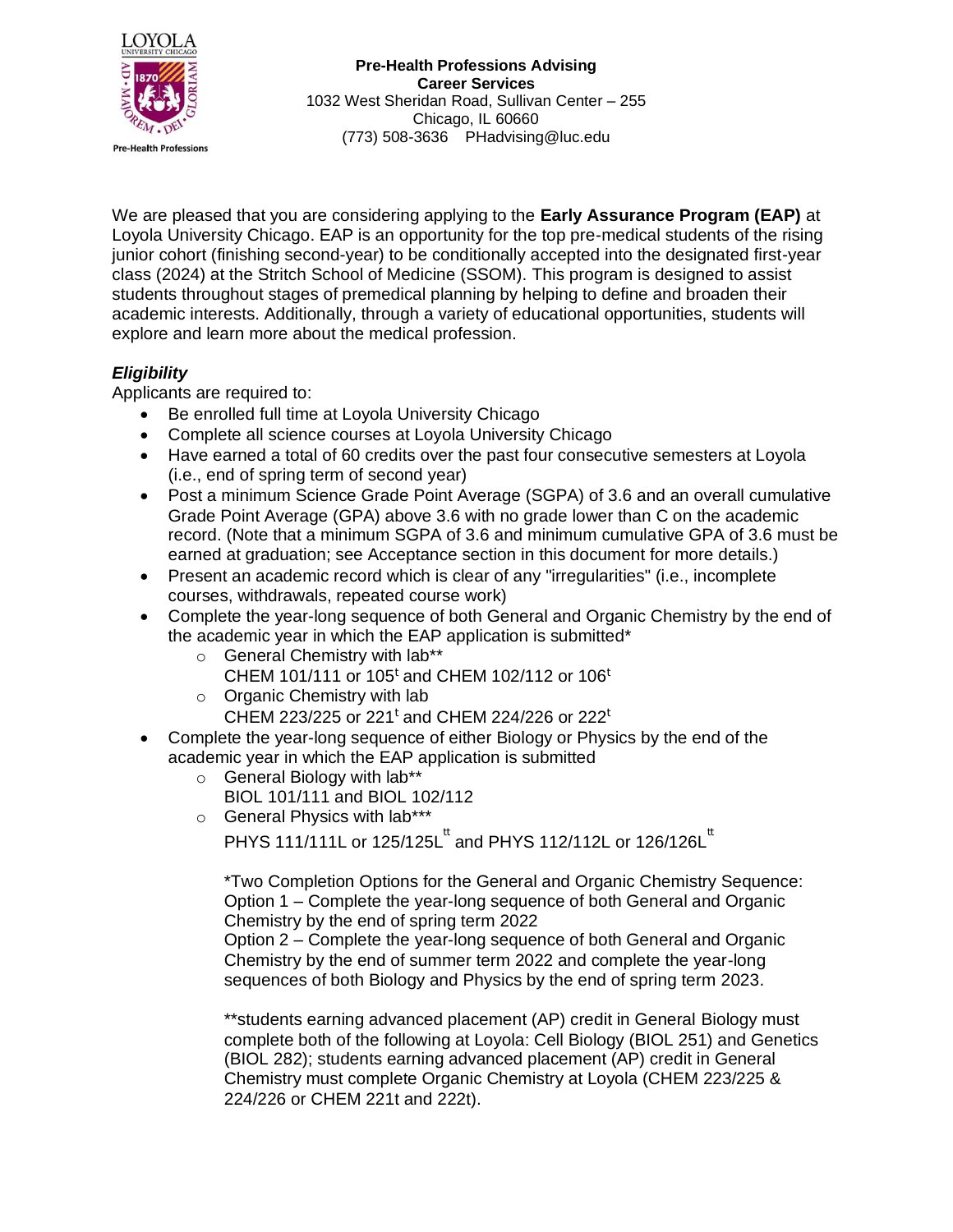\*\*\* students earning advanced placement (AP) credit in physics are strongly encouraged to audit the physics lecture prior to taking the MCAT and must complete both physics lab courses

"t" indicates courses taken by chemistry majors "tt" indicates courses taken by physics majors

- Complete (or place into) a course in math at or above the level of Precalculus (MATH 118)
- Be in good standing at the university as evidenced by academic and interpersonal conduct and activities
- Submit a completed application via the Pre-Health Application Database by 5:00pm on Monday, September 12, 2022
- You must submit a photograph and three (3) required letters of evaluation: two (2) from Loyola science faculty and one (1) from a professional in a post- secondary medicallyrelated experience in which the applicant was/is engaged. An optional fourth letter of evaluation may also be submitted. Specifically, this fourth letter may serve as a second clinical letter or a research letter, but it cannot take the place of any of the three required letters of evaluation. Letters of evaluation from relatives will not be accepted. Letters of evaluation from co-workers of relatives will also not be accepted. Letters of evaluation should be submitted directly from the evaluators electronically via the Pre-Health Applications Database. Please first make your request in person to your evaluators for confirmation a letter will be provided. Upon confirmation, notify the recommender an electronic request will be sent via email which will include the student's waiver selection of confidentiality, recommendations, and guidelines for reference. Instructions for uploading the completed letter will also be included. The deadline for receipt of letters of evaluation is 5:00 pm, Friday, September 30, 2022. It is the responsibility of each candidate to notify their recommenders that letters must be on letterhead and signed. Candidates are also responsible to confirm that letters of evaluation have been received by the Pre-Health Professions Program Office by monitoring PHAD.

You may immediately begin working on your responses to the essay questions, requesting letters of evaluation, etc. The EAP Application will be available on the Pre-Health application database [\(https://forms.luc.edu/prehealth/login/login\)](https://forms.luc.edu/prehealth/login/login) and the final version of your EAP Application must be submitted electronically via this route. Applicants are required to complete an online application, via the Pre-Health Applications Database (PHAD), detailing personal history, contact information for recommenders, and responses to essay questions. Please note that you will need to invest considerable time and thought in completing this application. Remember that your work will be evaluated on both its content and form.

## *Admissions Interviews*

Following review of all EAP applications, candidates deemed acceptable for further consideration will be invited to interview first with a LSC EAP Selection Committee, and, if deemed acceptable for further consideration after this initial interview, candidates will then be invited to interview with members of the Committee on Admissions at the Stritch School of Medicine. During interviews, candidates will be encouraged to discuss many of their personal qualities, such as empathy, integrity, self-confidence and resourcefulness, among others. Applicants also will have the opportunity to demonstrate their suitability for pursuing a career in medicine by addressing questions related (but not limited) to: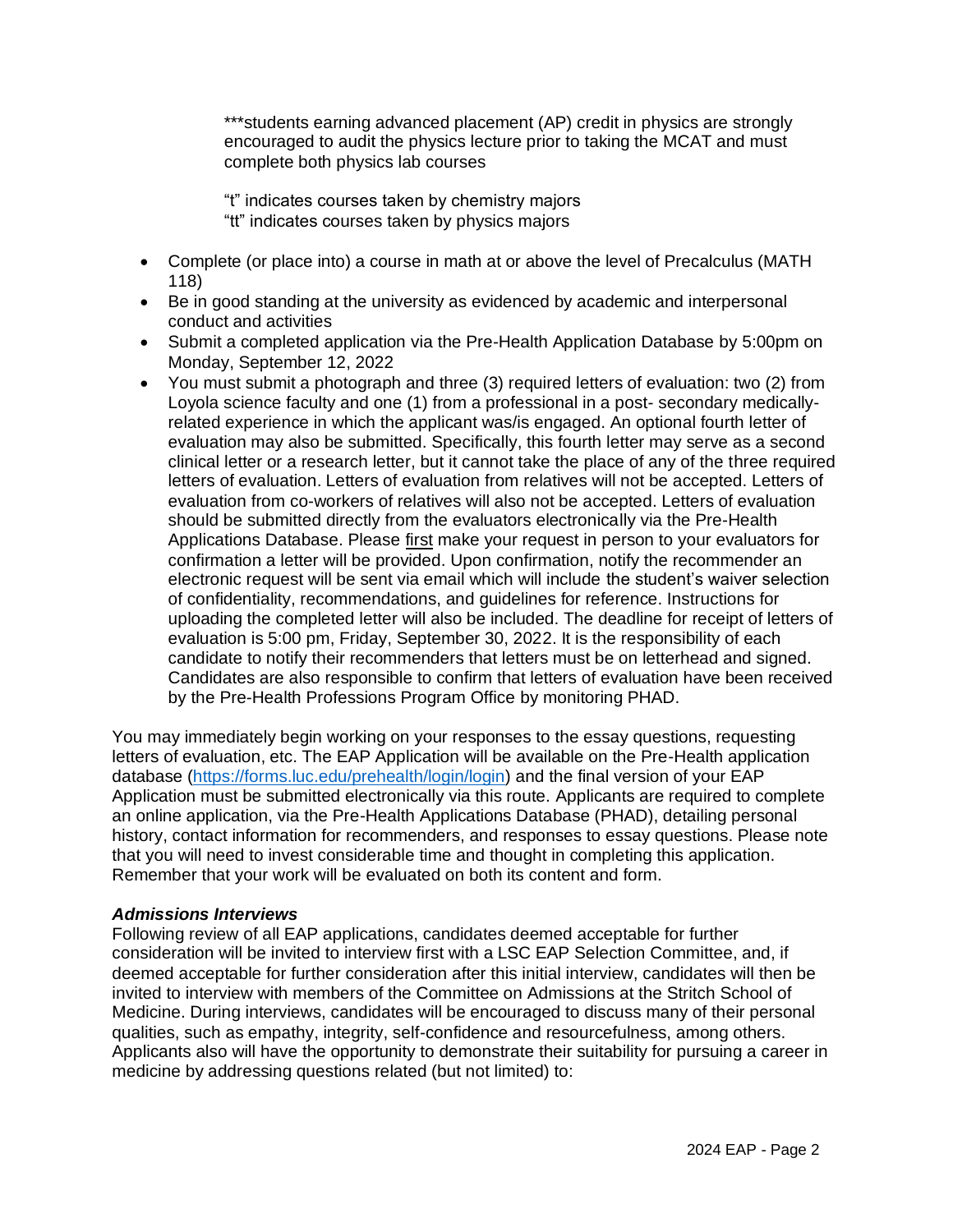- Motivation for medicine
- Breadth of educational interests and accomplishments
- Extracurricular activities and evidence of service to others
- Self-awareness and insight into issues facing physicians today

The EAP Lake Shore Campus Selection Committee reviews every application completed by the deadlines. That includes all the materials for which you are directly responsible, as well as the required letters of evaluation that have been received in PHAD by the posted deadlines. The Selection Committee will assess each candidate to see that all eligibility requirements are satisfied, evaluate the quality of the candidacies of eligible applicants, and select candidates for interviews at Loyola's Lake Shore Campus. Interviews will likely be held during the first month or two of the fall semester.

Following the interview, the Selection Committee will conduct a summative evaluation of each candidate and forward candidates to the SSOM Committee on Admissions. The SSOM Committee on Admissions may invite none, some, or all of these candidates for a series of interviews, which typically occur in October. Interview decisions by both the Lake Shore Campus and SSOM Committees are final. Candidates who interview at SSOM are typically notified whether or not they have earned conditional admission via EAP by the SSOM Committee on Admissions in December/January. Candidates who succeed in this final stage will be guaranteed acceptance into the designated first-year class at SSOM, contingent upon fulfilling requirements outlined below and any subsequent communication from SSOM.

## *Acceptance*

After all EAP interviews have been completed, up to ten candidates will be guaranteed acceptance into the designated Entering Class at the Stritch School of Medicine. This acceptance is contingent upon maintaining the same high standards evidenced in the candidate's initial EAP application as well as:

- Completion of all SSOM prerequisites for admission, including award of the Baccalaureate Degree prior to matriculation at Stritch School of Medicine
- Participation in required programs and activities sponsored by SSOM and Pre-Health Professions Advising
- Continued endorsement by the Director of Pre-Health Professions Advising, approval of all course schedules by a Pre-Health Advisor (prior to registration deadlines), and participation in the Pre-Health Professions Advisory Committee (PHPAC) process
- Submission of an application to the American Medical College Application Service (AMCAS) no later than July 1 of the year prior to matriculation at Stritch
- Post a minimum Science Grade Point Average (SGPA) of 3.6 and an overall cumulative Grade Point Average (GPA) above 3.6, with no grade lower than C on the academic record at the end of spring 2024
- Applicants must take the MCAT and earn a minimum 507 composite score. For the 2024 EAP cycle, there is no minimum section requirement for MCAT scores.
	- o The MCAT must be taken no later than September of the year prior to matriculation at SSOM.
	- o Adequate preparation for the MCAT will require specific coursework and significant additional MCAT specific studying.
	- o Please see the Example Course Sequences for the MCAT on the Pre-Health website for additional information[:](http://www.luc.edu/prehealth/healthprofessions/mddo/mcat/) <http://www.luc.edu/prehealth/healthprofessions/mddo/mcat/>